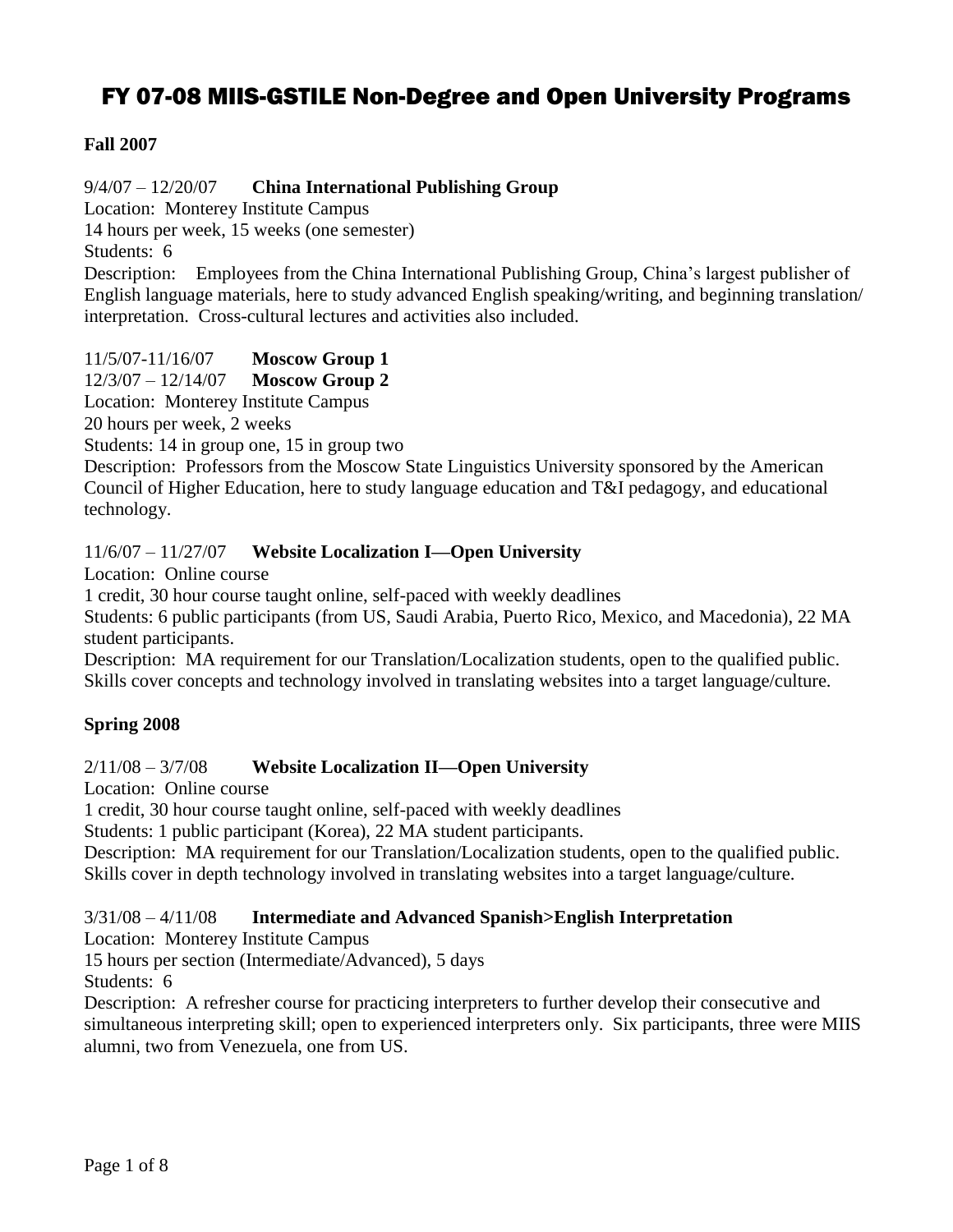# 5/17/08 – 5/20/08 **Training of Trainers**

Location: College Park, Maryland

24 hours, 4 days Students: 24

Description: A collaboration between the Monterey Institute and the National Foreign Language Center, this four-day course covered concepts of course design and development, assessment and feedback, lesson planning and case studies in interpreter training. Open to those who train interpreters.

# **Summer 2008**

## 5/24/08 – 5/26/08 **Portuguese<>English Simultaneous Interpreting Workshop**

Location: Monterey Institute Campus

20 hours, 3 days

Students: 13

Description: An introduction to simultaneous interpreting, interpreting equipment, and booth etiquette for those with the Portuguese/English language pair. (wildly popular, course full within three days of announcement).

## 6/2/08 – 6/6/08 **Advanced Spanish<>English Interpreting Workshop**

Location: Monterey Institute Campus

30 hours, 5 days

Students: 6

Description: A refresher course open to experienced interpreters, honing skills in consecutive and simultaneous interpretation, both into English and into Spanish.

# 6/2/08 – 6/6/08 **Introduction to Translation and Interpretation, DLI Group I**

Location: Monterey Institute Campus 30 hours, 5 days

Students: 21

Description: A collaboration between the Monterey Institute and the Defense Language Institute, introducing their Spanish language students to basic concepts and techniques of translation and interpretation; included a Spanish language immersion component.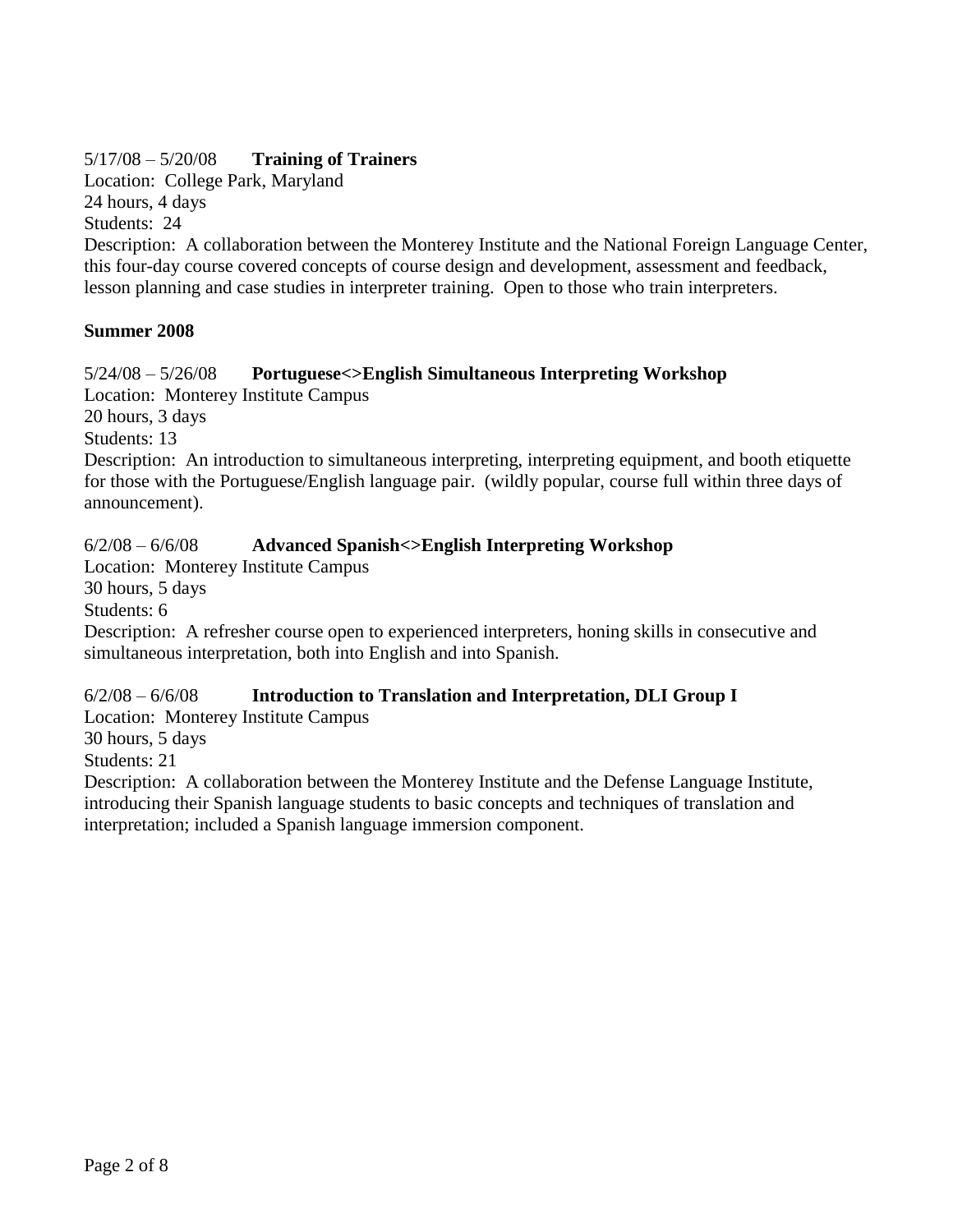# FY 08-09 MIIS-GSTILE Non-Degree and Open University Programs

#### **Summer 2008**

#### 7/7/08 – 8/15/08 **French Summer Intensive Program for Translation/Interpretation**

Location: Monterey Institute Campus

120 hours, 4 hours/day, 5 days per week, 6 weeks

Students: 3

Description: Designed to provide practice in French at an advanced level to prepare non-native French speakers for the T&I Master's Degree program.

#### 7/12/08 – 7/15/08 **Training of Trainers**

Location: College Park, Maryland 24 hours, 4 days

Students: 16

Description: A collaboration between the Monterey Institute and the National Foreign Language Center, this four-day course covered concepts of course design and development, assessment and feedback, lesson planning and case studies in interpreter training. Open to those who train interpreters.

#### 7/21/08 – 7/25/08 **Computer-Assisted Translation—Non Degree**

Location: Monterey Institute Campus

20 hours, 5 days

Students: 8

Description: An introduction to the use of translation memory tools, terminology databases, and computer-assisted translation software, including widely used SDLX and Trados. Open to working translators, one faculty auditor.

#### 7/21/08 – 7/25/08 **Introduction to Translation and Interpretation, DLI Group II**

Location: Monterey Institute Campus

30 hours, 5 days

Students: 20

Description: A collaboration between the Monterey Institute and the Defense Language Institute, introducing their Spanish language students to basic concepts and techniques of translation and interpretation; included a Spanish language immersion component.

#### **Fall 2008**

#### 9/2/08 – 12/12/08 **China International Publishing Group**

Location: Monterey Institute Campus

14-20 hours per week, 15 weeks (one semester)

Students: 7

Description: Employees from the China International Publishing Group (6), China's largest publisher of English language materials, here to study advanced English speaking/writing, and beginning translation/ interpretation. One employee from the Beijing Translation Bureau also included in program. Cross-cultural lectures and activities also included.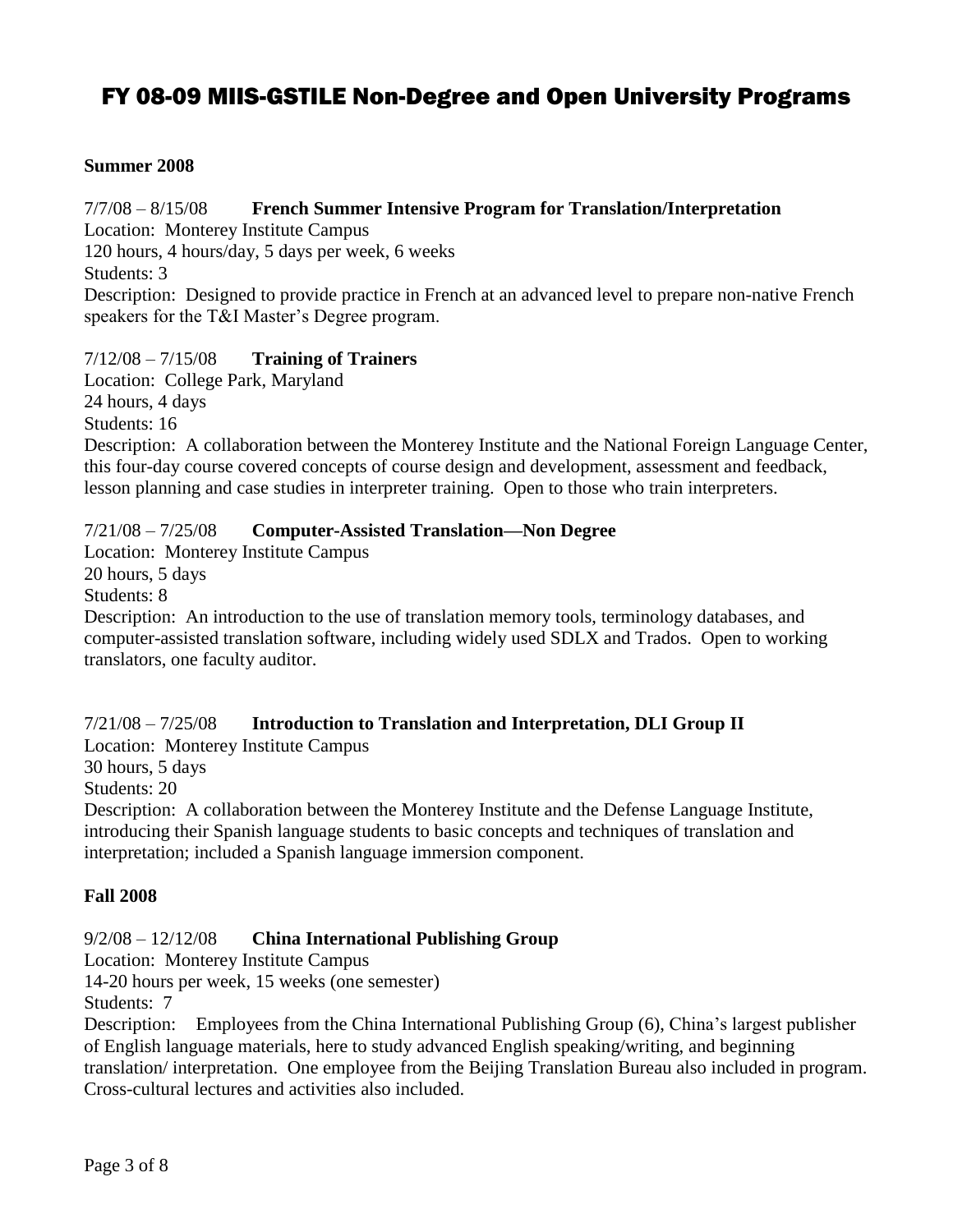## 9/26/08 – 9/29/08 **Conference Terminology and Procedures—Open University**

Location: Monterey Institute Campus

14 hours, 3 days

Students: 5 members of the public, 15 MA students

Description: Elective for all T&I students, open to the public, exploring how large international organizations such as the UN and EU operate, the terminology and tactics they employ to achieve their goals.

10/6/08 – 10/31/08 **Editing for Translators—Non-Degree—Online Course**

Location: Cyberspace

30 hours, 4 weeks

Students: 14 members of the public, 2 faculty auditors

Description: To help professional translators refine their editing and revising skills, to help them turn draft translations into smooth, readable, accurate work that is publishable.

## **January Term 2009**

## 1/12/09 – 1/16/09 **Federal Court Oral Exam Preparation**

Location: Monterey Institute Campus

30 hours, 5 days

Students: 9 from public, 2 MA auditors

Description: Designed to help advanced level interpreters to pass the oral portion of the Federal Court Interpreter Certification Exam. Students were drilled in sight translation, consecutive, and simultaneous interpretation, both into and out of Spanish/English. Test taking strategies and sample exams were provided.

 $1/19/09 - 2/6/09$ 

## **Beijing International Studies University, Pedagogy for the Teaching of English and T&I**

Location: Monterey Institute Campus

60 hours, 4 weeks

# of Students: 17

Description: Faculty from the Beijing International Studies University, here to study teaching methods for English, Translation, and Interpretation. Combination of pedagogy studies and tourism.

## 1/26/09 – 1/30/09 **Computer-Assisted Translation I&II—Open University**

Location: Monterey Institute Campus

30 hours, 5 days

# of Students: 6 from public, 18 MA students (24 total)

Description: Required course for T and TLM majors; members of the qualified public allowed to join course, and indeed they funded course for MA students. 24 students maximum accepted, with 6 more from public, and 16 more MA students on waitlist. An introduction to the use of translation memory tools, terminology databases, and computer-assisted translation software, including widely used SDLX and Trados.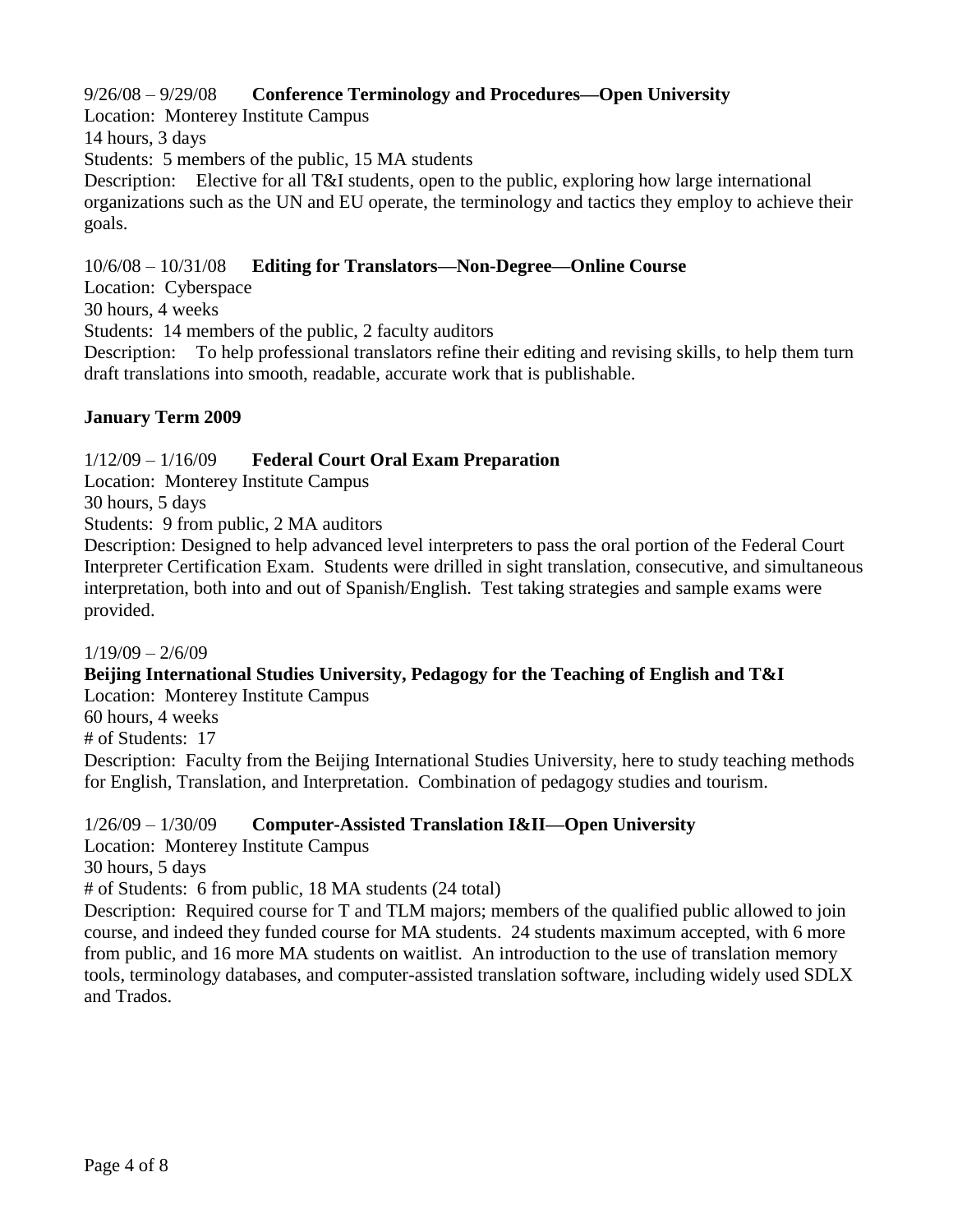## **Spring 2009**

## 2/2/09 – 2/27/09 **Editing for Translators—Non-Degree—Online Course**

Location: Cyberspace

30 hours, 4 weeks

Students: 11 members of the public, 4 student auditors

Description: To help professional translators refine their editing and revising skills, to help them turn draft translations into smooth, readable, accurate work that is publishable.

#### $2/4/09 - 3/5/09$

## **Kyung Hee University, Public Speaking, American Culture, and English Speaking Practice**

Location: Monterey Institute Campus

60 hours, 4 weeks

# of Students: 13

Description: Undergraduate students from Kyung Hee University, Seoul, Korea, here to improve their spoken English and cultural awareness with training in Public Speaking, American Culture, and English speaking practice.

## 2/9/09 – 3/6/09 **Website Localization I—Open University**

Location: Cyberspace

1 credit, 30 hour course taught online, self-paced with weekly deadlines

Students: 3 from public (Canada, US), 26 MA students (29)

Description: MA requirement for our Translation/Localization students, open to the qualified public. Skills cover concepts and technology involved in translating websites into a target language/culture.

#### $3/2/09 - 3/3/09$

#### **International Monetary Fund Professional Group**

Location: IMF Headquarters, Washington, D.C.

15 hours, 2 days

Students: 14 professional interpreters from the IMF

Description: Custom-designed seminar for IMF staff conference interpreters with an English B. The main purpose of the seminar is to provide a forum for the participants to reflect on their own performance as well as user expectations, to identify persistent patterns of syntactical and stylistic errors and to explore strategies likely to enhance their output. The seminar will be practical and learnercentered: active participation will produce the best results.

#### **Summer 2009**

 $6/8/09 - 6/26/09$ 

#### **Guangxi Zhuang Autonomous Region Professional Group**

Location: Monterey Institute Campus 60 hours, 3 weeks

# of Students: 20

Description: Intensive English and translation and interpreting training for an eclectic group of professors and municipal employees.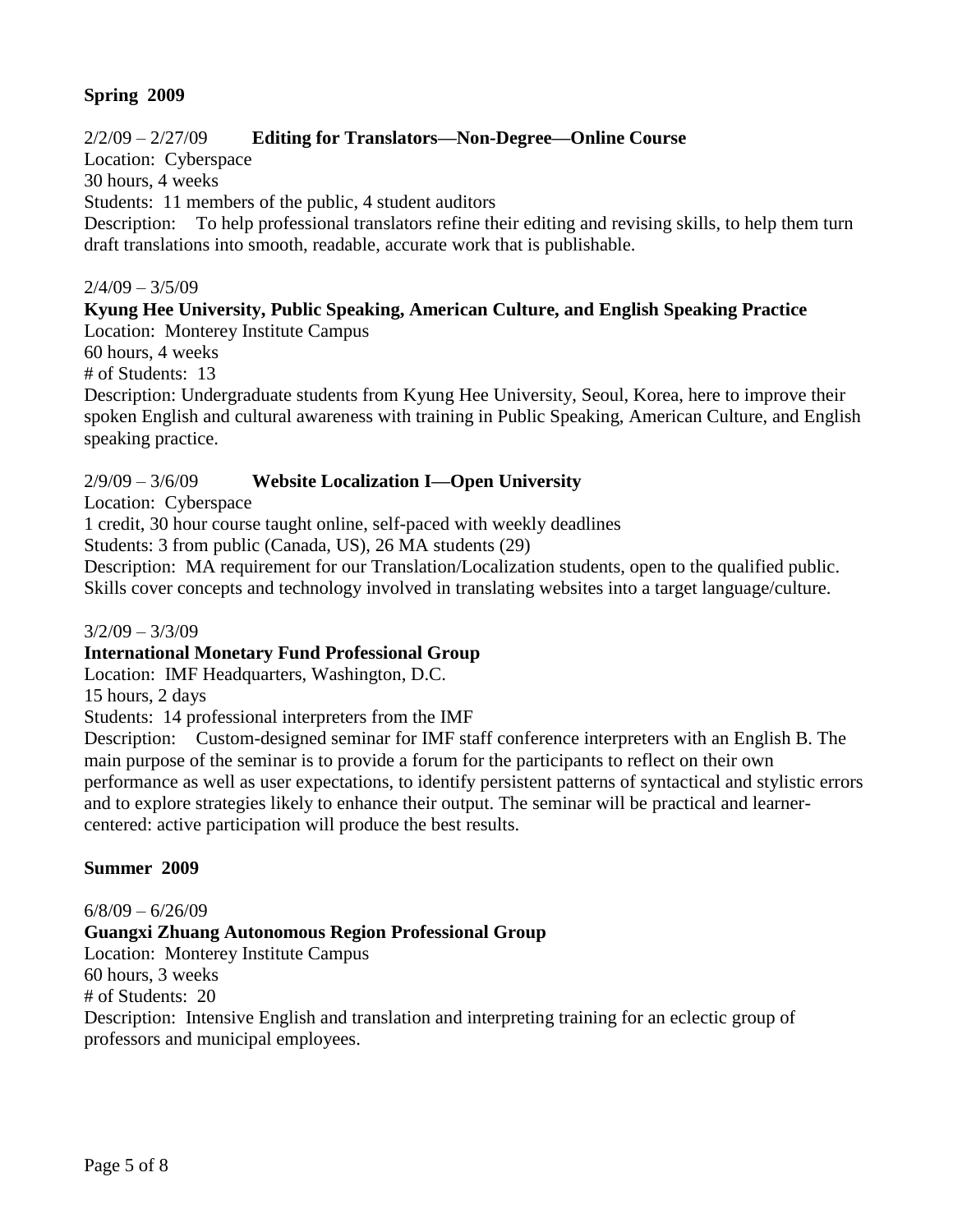# FY 09-10 MIIS-GSTILE Non-Degree and Open University Programs

## **Summer 2009**

7/6/09-7/24/09 **São Paulo Professional Group** Location: Monterey Institute Campus 60 hours, 3 weeks Students: 10 Description: Professional interpreters from the São Paulo area here to address their C to A interpreting skills, Spanish into English.

## **Fall 2010**

8/28/09-8/30/09 **Introduction to Simultaneous Interpreting, Portuguese/English** Location: Brasilia, Brazil 20 hours, 3 days Students: 14 Description: Novice and experienced interpreters getting an introduction to simultaneous interpreting, with lots of time in the booth, and professor and peer feedback.

## 8/24/09-12/18/09 **China International Publishing Group**

Location: Monterey Institute Campus 168 hours, 14 weeks Students: 6 Description: Employees from the China International Publishing Group (6), China's largest publisher of English language materials, here to study advanced English speaking/writing, and beginning translation/ interpretation. Cross-cultural lectures and activities also included.

## 10/12/09-12/18/09 **Agricultural Bank of China Group**

Location: Monterey Institute Campus 192 hours, 10 weeks Students: 20 Description: Finance professionals from the Agricultural Bank of China, cross-trained by their employer for one year at Beijing International Studies University, the top TI school in China, and given a capstone training at the Monterey Institute of International Studies.

#### **January Term, 2010**

## 1/25/10-1/29/10 **Training of Trainers for the Healthcare Interpreting Profession**

Location: Monterey Institute Campus

40 hours, 1 week

Students: 12

Description: Overview of teaching methods for medical interpreting; course creation, assessment, classroom management, learning styles.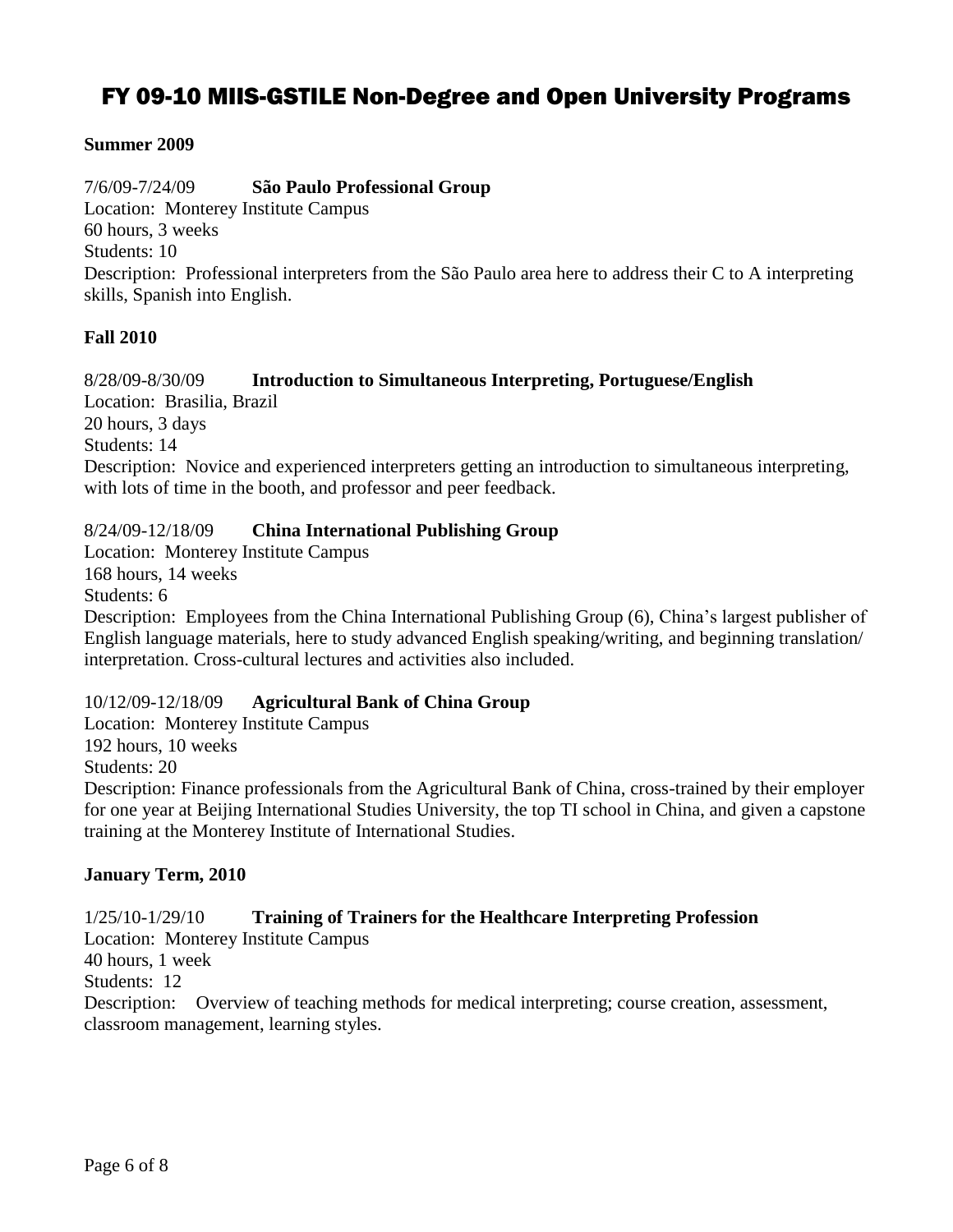## 1/25/10-1/28/10 **Computer-Assisted Translation—Four Day Intensive**

Location: Monterey Institute Campus 24 hours, 4 days Students: 16 Description: Overview of computer-assisted translation; introduction to Trados, participants will gain intermediate level of proficiency

## **Spring 2010**

## 2/1/10-2/26/10 **Editing for Translators—Non-Degree—Online Course**

Location: Cyberspace

30 hours, 4 weeks

Students: 16 members of the public, 2 faculty auditors

Description: To help professional translators refine their editing and revising skills, to help them turn draft translations into smooth, readable, accurate work that is publishable.

## 3/5/10 – 3/7/10 **Conference Terminology and Procedures—Open University Course**

Location: Monterey Institute Campus

14 hours, 3 days

Students: 11 members of the public, 25 MA students

Description: Elective for all T&I students, open to the public, exploring how large international organizations such as the UN and EU operate, the terminology and tactics they employ to achieve their goals.

## **Summer 2010**

## 6/14/10 – 6/15/10 **International Monetary Fund Professional Group**

Location: IMF Headquarters, Washington, D.C.

15 hours, 2 days

Students: 14 professional interpreters from the IMF

Description: Custom-designed seminar for IMF staff conference interpreters with an English B. The main purpose of the seminar is to provide a forum for the participants to reflect on their own performance as well as user expectations, to identify persistent patterns of syntactical and stylistic errors and to explore strategies likely to enhance their output. The seminar will be practical and learnercentered: active participation will produce the best results.